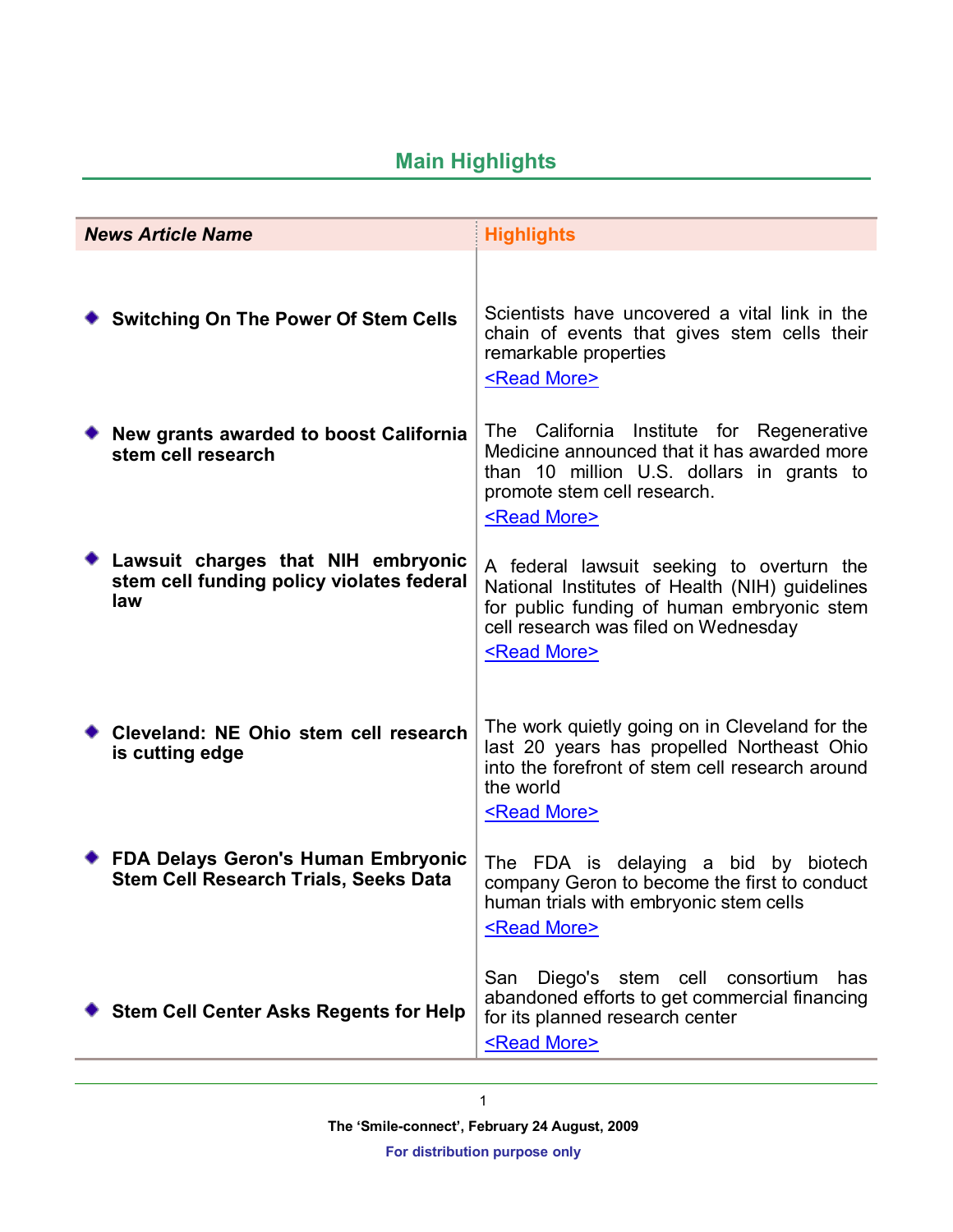| Stem Cells a Central Topic at GTCbio's<br>5th Annual Modern Drug Discovery &<br><b>Development Conference</b> | TCbio's 5th Annual Modern Drug Discovery &<br>Development Conference (to be held October<br>14-16, 2009 in San Diego, CA) has an<br>important focus on Stem Cell Discovery &<br>Development<br><read more=""></read>                                                                                                    |
|---------------------------------------------------------------------------------------------------------------|-------------------------------------------------------------------------------------------------------------------------------------------------------------------------------------------------------------------------------------------------------------------------------------------------------------------------|
| • Web Entrepreneur Promotes the Stem<br><b>Cell Revolution with New Blog</b>                                  | Makemorestemcells.com is a multi-faceted<br>web venture revolutionizing the fields of<br>health, wellness and home based businesses<br><read more=""></read>                                                                                                                                                            |
| • Hope for Parkinson's cure stems from<br>cell transplant                                                     | A 55-year-old Mulund resident may be the first<br>to be cured of Parkinson's disease if an<br>experiment by a team of doctors from Jaslok<br>Hospital is successful<br><read more=""></read>                                                                                                                            |
| Nanomagnets Guide Stem Cells To<br><b>Damaged Tissue</b>                                                      | Microscopic magnetic particles have been<br>bring stem cells<br>to<br>sites of<br>used<br>to<br>cardiovascular injury in a new method<br>designed to increase the capacity of cells to<br>repair damaged tissue<br><read more=""></read>                                                                                |
| Gene Vital<br>To Brain's Stem Cells<br><b>Implicated In Deadly Brain Cancer</b>                               | Researchers<br>from<br>Columbia<br>University<br>Medical<br>Center's<br><b>Herbert</b><br>Irving<br>Comprehensive Cancer Center have identified<br>a protein that activates brainstem cells to<br>make new neurons " but that may be hijacked<br>later in life to cause brain cancer in humans<br><read more=""></read> |
| Stem cell researchers see red                                                                                 | Scientists have genetically modified human<br>embryonic stem cells to glow red when they<br>develop into premature red blood cells<br><read more=""></read>                                                                                                                                                             |

2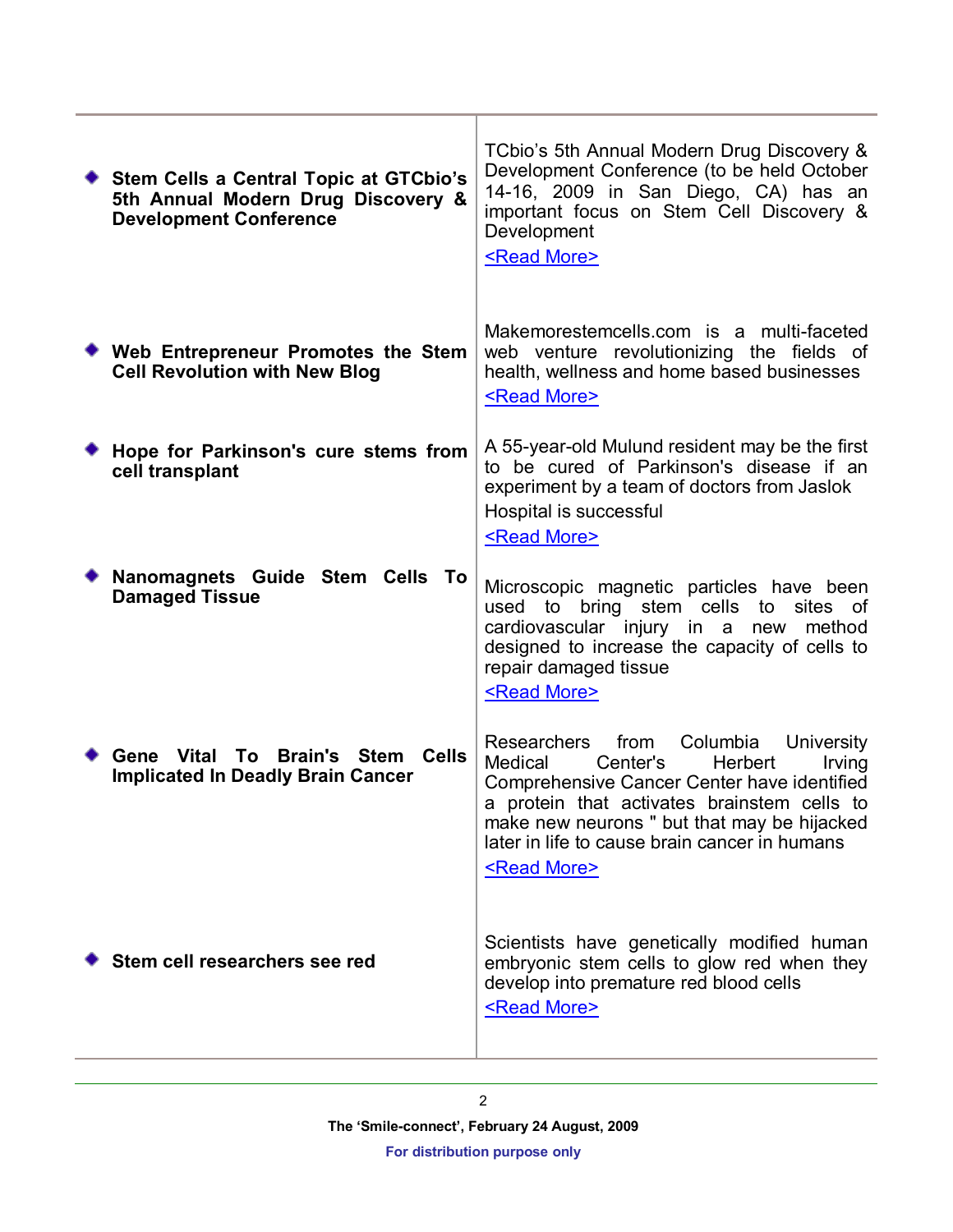## <span id="page-2-0"></span>**1. Switching On The Power Of Stem Cells**

## **20 August, 2009**

Scientists have uncovered a vital link in the chain of events that gives stem cells their remarkable properties

Researchers from the Wellcome Trust Centre for Stem Cell Research at the University of Cambridge have pinpointed the final step in a complex process that gives embryonic stem cells their unique ability to develop into any of the different types of cells in the body (from liver cells to skin cells). Their findings, published in the journal *Cell*, have important implications for efforts to harness the power of stem cells for medical applications.

In the last few years, huge strides have been made in stem cell research. Scientists are now able to transform adult skin or brain cells into embryonic-like stem cells in the laboratory. Just like natural embryonic stem cells, these reprogrammed cells can make all the body's cell types. This extraordinary ability is known as pluripotency – 'having several potential outcomes'. It is the basis for the hope that stem cells will one day help fight illnesses like diabetes, Parkinson's or Alzheimer's disease.

Despite such exciting developments, scientists still have only a very basic understanding of how cells become pluripotent. Dr Jose Silva, who led the Cambridge research with his colleague Dr Jennifer Nichols, says: "Exactly how pluripotency comes about is a mystery. If we want to create efficient, safe and reliable ways of generating these cells for medical applications, we need to understand the process; our research provides additional clues as to how it occurs. "

The researchers, funded by public and charitable sources, studied how the rather poetically named protein Nanog helps give cells pluripotency. Nanog takes its name from the celtic phrase 'Tir Nan Og', or 'land of the ever young'. It was identified as a key player in pluripotency in 2003, but until now its exact biological role remained unclear.

Dr Silva says: "It was clear that Nanog was important, but we wanted to know how it works. Our research shows that this unique protein flips the last switch in a multi-step process that gives cells the very powerful property of pluripotency."

Without Nanog, cells remain in a sort of half-way house. As a result, the embryo can't develop and attempts to reprogramme adult cells fail.

But Nanog does not work alone. It appears to be the conductor in charge of an orchestra of genes and proteins that must all play at the right time and in perfect harmony to create pluripotency. Dr Silva added: "The next challenge is to find out exactly how Nanog influences all these other molecules."

This research was supported by the Wellcome Trust, the Biotechnology and Biological Sciences Research Council, and the EC Framework 7 project EuroSyStem.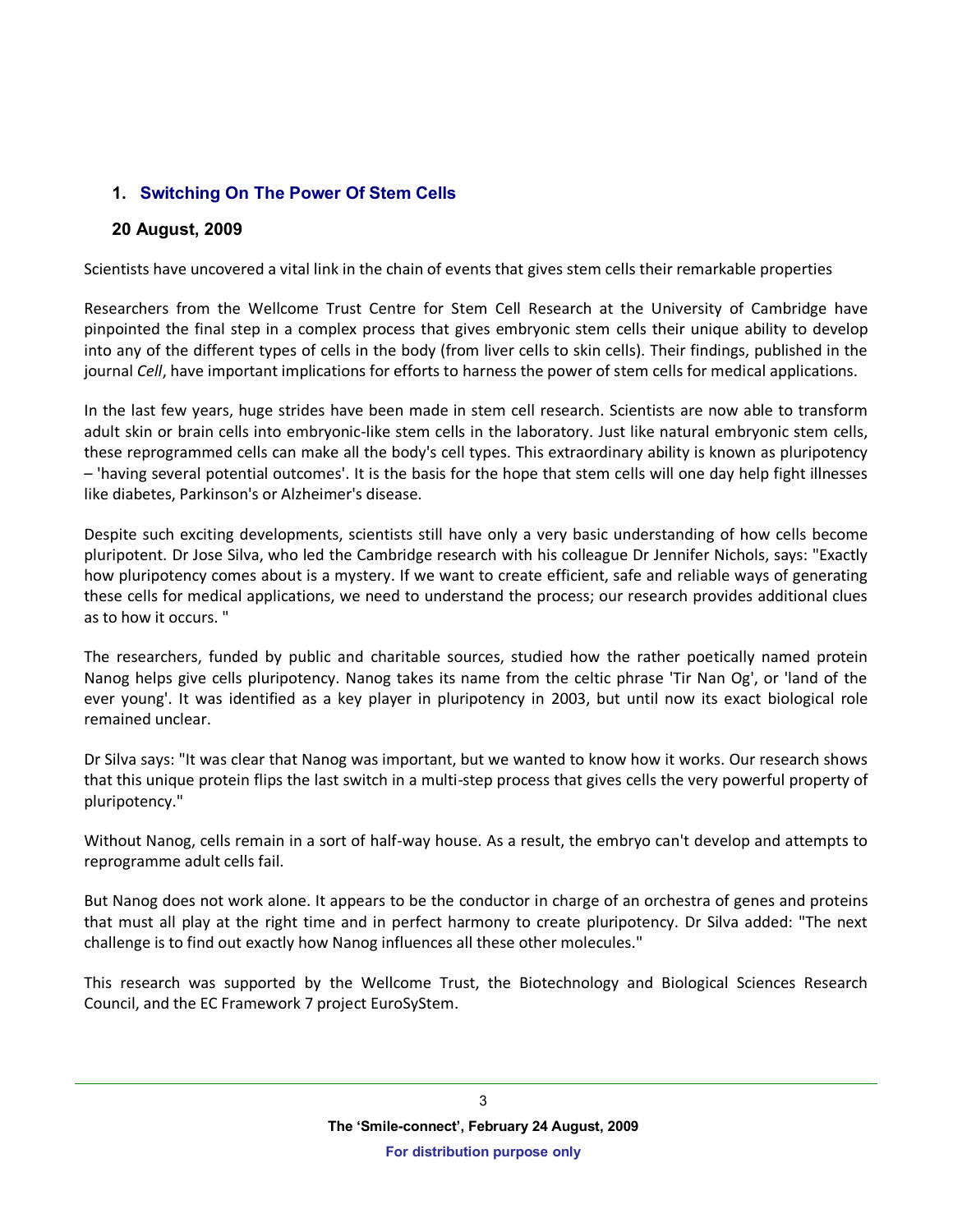## <span id="page-3-0"></span>**2. New grants awarded to boost California stem cell research**

## **21 August, 2009**

The California Institute for Regenerative Medicine (CIRM) announced that it has awarded more than 10 million U.S. dollars in grants to promote stem cell research.

The grants, which will go to three universities in Southern California, are intended to generate new ideas for future therapies and lead to advances in understanding the basic mechanisms underlying stem cell biology, cellular plasticity and cellular differentiation,the CIRM said.

Alan Trounson, CIRM president, said the grants will help maintain the flow of ideas entering the research pipeline.

"These basic biology grants will generate new ideas for future therapies and also provide information to help overcome barriers in bringing therapies to patients," he said.

Grants of at least 1.3 million dollars each were awarded to the University of California in Los Angeles (USLA), the University of Southern California (USC) and the University of California in San Diego (UCSD), the CIRM said.

Pera, director of the Eli and Edythe Broad Center for Regenerative Medicine and Stem Cell Research at USC, said the funds should give new insight into how embryonic stem cells multiply in the laboratory and how they become specialized tissues.

"The scientists will also learn more about the reverse of this process, specifically how cells from adult tissues can undergo conversion to a state resembling embryonic cells," he said. "These findings will help in large-scale production of various specialized cells for use in research or the treatment of disease. "

Given their unique regenerative abilities, stem cells offer potential for treating diseases such as diabetes and heart disease.

CIRM was established in 2004 with the passage of Proposition 71, the California Stem Cell Research and Cures Act.

The statewide ballot measure, which provided three billion dollars in funding for stem cell research at California universities and research institutions, was approved by voters, and called for the establishment of an entity to make grants and provide loans for stem cell research, research facilities, and other research opportunities.

To date, the CIRM governing board has approved 294 research and facility grants totaling more than 761 million dollars, making CIRM the largest source of funding for human embryonic stem cell research in the world, the CIRM said.

## <span id="page-3-1"></span>**3. Lawsuit charges that NIH embryonic stem cell funding policy violates federal law**

## **21 August, 2009**

**A federal lawsuit seeking to overturn the National Institutes of Health (NIH) guidelines for public funding of human embryonic stem cell research was filed on 19TH August. The suit claims the regulations violate a federal law which bars the institute from funding research in which human embryos are destroyed.**

**Plaintiffs in the suit include the Christian Medical Association (CMA) and embryo adoption agency Nightlight Christian Adoptions. Dr. James L. Sherley, a senior scientist at the Boston Biomedical Research Institute and Dr. Theresa Deisher, founder of AVM Biotechnology, are also parties to the suit.**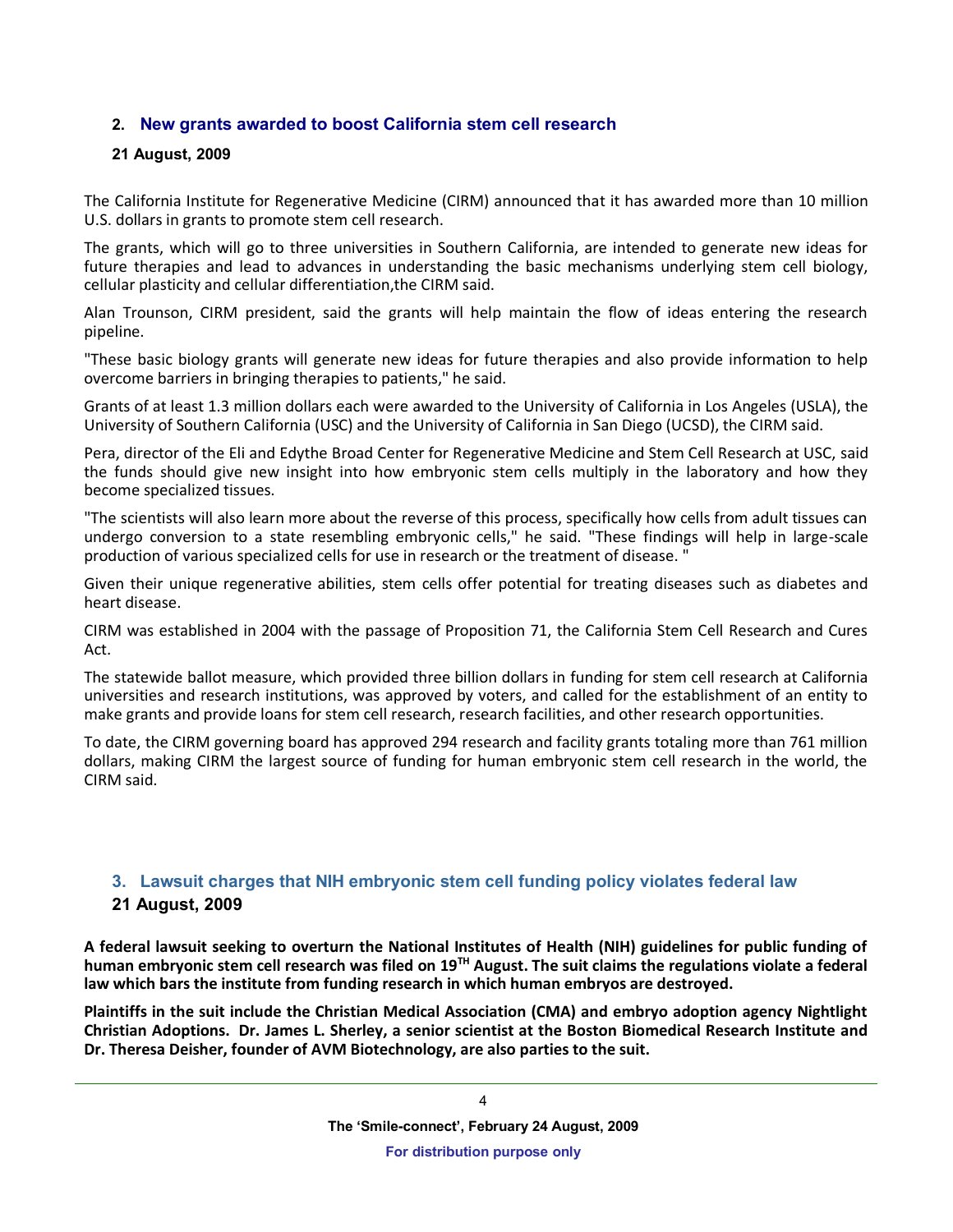**The Alliance Defense Fund is serving as co-counsel on the case and is providing financial support.**

**Thomas G. Hungar, a lawyer for the plaintiffs, said the language of the statute is "clear."**

**"It bans public funding for any research that leads to the destruction of human embryos. NIH's attempt to avoid Congress's command by funding everything but the act of 'harvesting' is pure sophistry. The guidelines will result in the destruction of human embryos and are unlawful, unethical, and unnecessary."**

**The Dickey-Wicker Amendment has been part of the annual appropriations bill for the Department of Health and Human Services in every year since 1996. It bars federal funding for the creation of a human embryo or embryos for research purposes and also research in which a human embryo or embryos are "destroyed, discarded, or knowingly subjected to risk of injury or death."**

**The lawsuit argues that the NIH guidelines violate the law because they "necessarily condition funding on the destruction of human embryos."**

**The plaintiffs also allege that the NIH guidelines were invalidly implemented. They charge that the decision to fund embryonic stem cell research (ESCR) was made without the proper procedures required by law and without properly considering other forms of adult and induced pluripotent stem cell research.**

**Sherley, an expert stem cell researcher and former Massachusetts Institute of Technology professor, said that stem cells derived from human adults and other sources present "the same if not greater potential for medical breakthroughs without any of the troubling legal and ethical issues related to embryonic stem cell research."**

**The NIH promulgated its guidelines with a "preconceived determination" to fund ESCR without considering "scientifically and ethically superior alternatives," the plaintiffs' legal team charged.**

**Dr. David Stevens, executive director of the 16,000-member Christian Medical Association, said his organization is opposed to the "illegal and unethical federal funding of destructive embryo research." Funding the research would compel every American to cooperate with "unlawful human experimentation" and would violate fundamental research ethics never to lethally experiment on one human being for the benefit of others.**

**Sam Casey, co-counsel for the plaintiffs and general counsel of Advocates International's Law of Life Project, reported that the majority of the 50,000 comments that the NIH received were opposed to funding ESCR.**

**"The so-called spare human embryos being stored in IVF clinics around the United States are not 'in excess of need,' as the NIH in its guidelines callously assert. They are human beings in need of biological or adoptive parents," Casey commented.**

## **4. Health Ministry of Malaysia Targets 10,000 Units Of Cord Blood Next Year**

## **20 August, 2009**

The Health Ministry is targeting to have 10,000 units of umbilical cord blood by the end of next year as it promises the treatment of many important disease such as leukaemia and lymphoma.

Minister Datuk Seri Liow Tiong Lai said that currently Malaysia had only 3,000 units of umbilical cord blood in the National Blood Bank.

More cord blood was needed for successful compatibility match-ups between donor and recipient, he told reporters after opening the Stem Cell Research and Therapy Seminar at the Ampang Hospital here Thursday.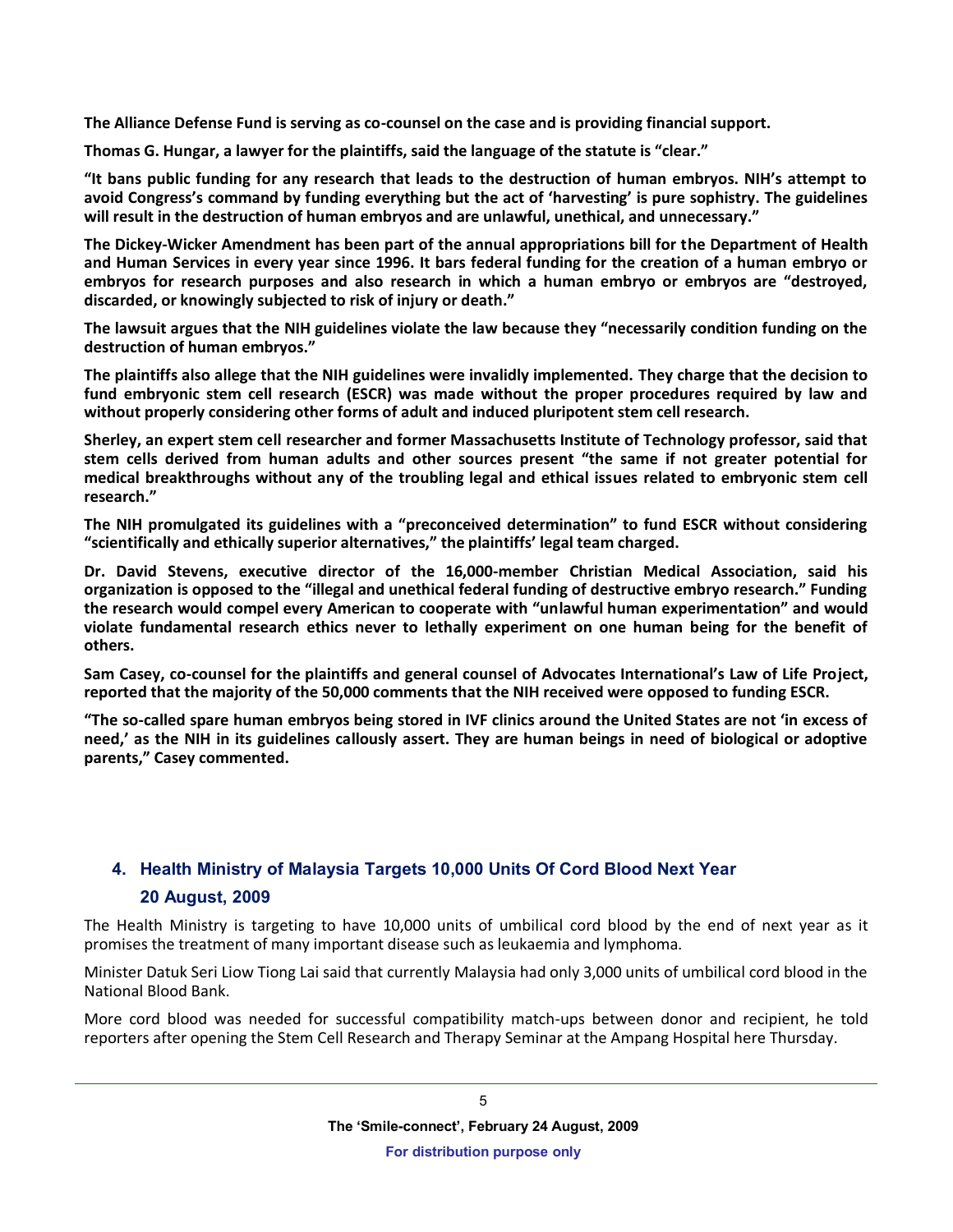"About 70 to 80 leukaemia patients have recovered after undergoing haemopoietic stem cell transplant from umbilical cord blood compared with using chemotherapy and other cancer treatments," Liow said.

He also said that the National Transplant Registry 2007 reported that 1,312 haemopoietic stem cell transplants had been performed and registered in the country and 37 per cent of them were performed in government hospitals. "Presently we have 12 centres performing haemopoietic stem cell transplants in the country such as the Paediatric Institute of the Kuala Lumpur Hospital, Ampang Hospital and Universiti Kebangsaan Malaysia Medical Centre," Liow added.

He encouraged parents to store umbilical cord blood of their babies either in government or private hospitals but it would be used for difference purposes.

"The government hospital will use umbilical cord blood depending on patients' needs, no matter whether the donors and patients are related or not, while the private hospital will use it only among donors' families or for the donors themselves," he said.

Since last year, the government has restricted the licensing of private stem cell companies in the country to only four and these companies collect and store umbilical cord blood and peripheral blood stems cell for newborns and their parents.

"They charge an initial fee of up to RM2,800 per client and an annual maintenance fee of RM250. Some also charge a deposit of up to RM800," Liow said.

Earlier he launched the national guidelines for conducting stem cell research and therapy which were produced in collaboration with the ministry, academicians and various expertise from both government and private hospitals.

The books published are Guidelines for Stem Cell Research and Therapy, National Guidelines for Haemopoitic Stem Cell Therapy, National Standards for Stem Cell Transplantation: Collection, Processing, Storage and Infusion of Haemopoietic Stem Cell and Therapeutic Cells and National Standards for Cord Blood Banking and Transplantation.

### <span id="page-5-0"></span>**5. Cleveland: NE Ohio stem cell research is cutting edge**

## **19 August, 2009**

The scientists in the laboratories at Case Western Reserve University, University Hospital, and the Cleveland Clinic don't usually make big splashy headlines. But the work quietly going on in Cleveland for the last 20 years has propelled Northeast Ohio into the forefront of stem cell research around the world.

"Well, people really listen to us, nationwide and worldwide, frankly," said Dr. Stanley Gerson, Director of the UH Ireland Cancer Center and also Director of the Center for Stem Cell and Regenerative Medicine.

Added Gerson, "That's why we have so many people from across the country and across the world here in Cleveland for this great three-day conference."

More than 200 of the world's leading researchers and stem cell scientists are gathering for "MSC2009" at the Marriott Key Center in downtown Cleveland.

The idea is to bring together investigators of adult and neonatal stem cells to share the latest advances and innovations of cell-based therapies.

Many cancer patients, like Nick Olbrysh, of Parma Heights, know all about the work at the Center for Regenerative Medicine and Adult Stem Cell Therapy.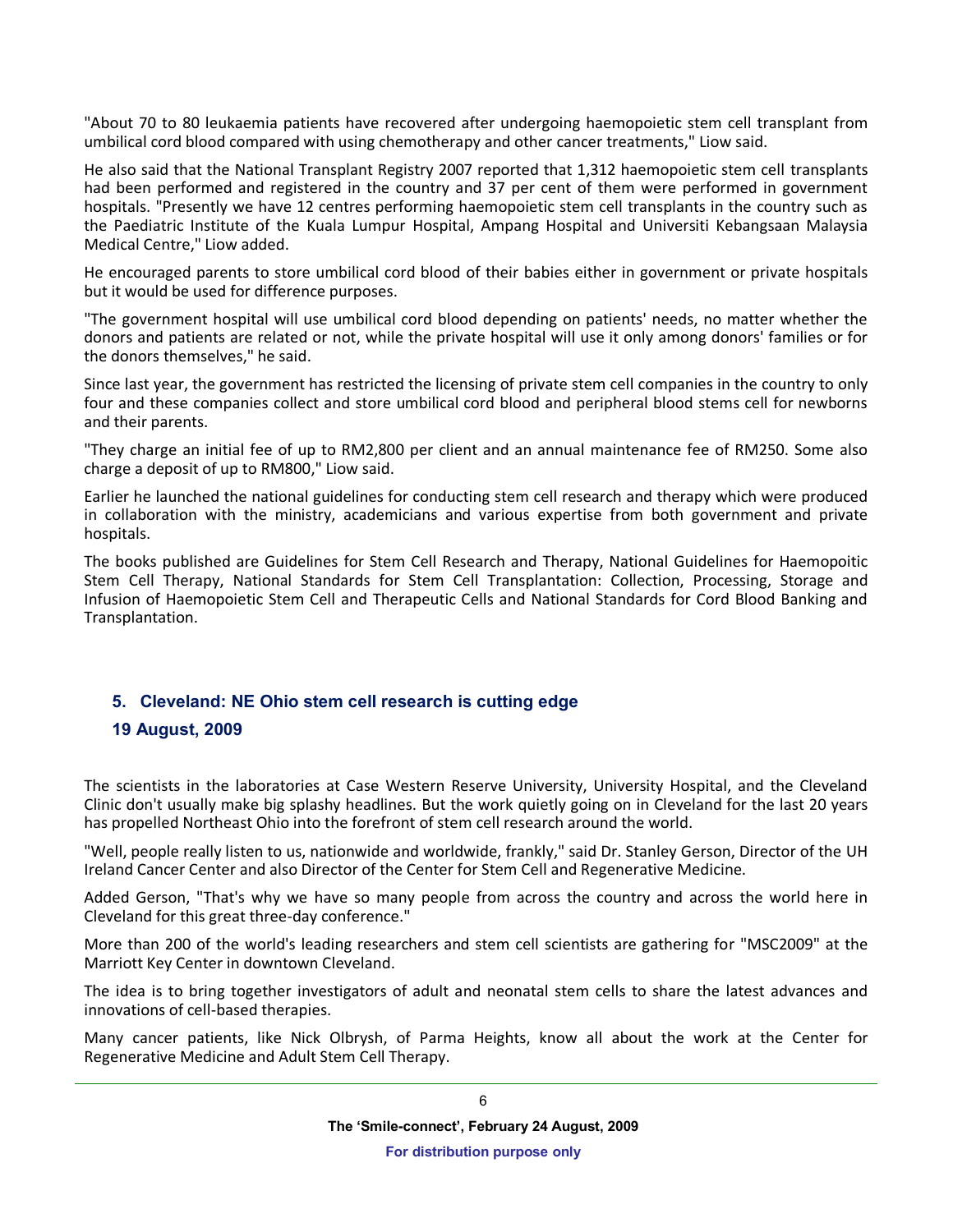Nick is alive because of a stem cell transplant last year performed in Cleveland. Nick smiles when asked about his good fortune for living so close to the stem cell research.

"I think about it," said Olbrysh, "and tell myself, 'boy, am I lucky.'"

Dr. Katarina LeBlanc traveled from the Karolinska Institute in Stockholm, Sweden for the conference. LeBlanc is a professor of clinical stem cell research in the hematology department.

"This work has really grown and Cleveland is still at the forefront of all the research and where it all started," said LeBlanc.

Cleveland stem cell pioneers, like Dr. Arnold Caplan, have been leading the way in the cutting-edge adult stem cell research for 20 years.

Caplan has been on the CWRU faculty for 40 years. Caplan beamed when asked about the overwhelming response of the scientific community to the stem cell work initiated in Cleveland.

"Oh, I love it," said Caplan. "I like to say that I wish my mother could come back and spend a day. Wouldn't she be proud?"

## <span id="page-6-0"></span>**6. FDA Delays Geron's Human Embryonic Stem Cell Research Trials, Seeks Data**

## **18 August, 2009**

The Food and Drug Administration is delaying a bid by biotech company Geron to become the first to conduct human trials with embryonic stem cells. The move is drawing applause from pro-life advocates who oppose the use of the cells because they involve the destruction of human life to obtain.

Geron officials said today that the FDA is reviewing new data from studies of the therapy, called GRNOPC1, in its use with animals.

Scientists and pro-life advocates say human embryonic stem cells are not ready for trial because problems associated with the cells in animals haven't been solved. The embryonic stem cells still cause tumors and have issues with the immune system rejecting the injection of the cells.

Geron had planned to begin the trials this summer but said it will halt that pending the FDA review and did not know how long it would take the regulatory agency to conduct its evaluation.

The FDA initially cleared the trials in January, which would involve 8 to 10 patients.

Embryonic stem cell research has never cured or helped any patients to this point. Only the use of adult stem cells and treatments derived from them have cured or reduced the effects of any diseases or conditions afflicting patients.

Geron Corp., based in California, will use the treatment with 10 spinal cord patients with injuries the company hopes to treat with an experimental drug containing embryonic stem cells.

The patients in the trial will be ones who can receive treatment within 14 days after a spinal cord injury has left them paralyzed. They will need to be followed for a year to determine if the treatments had any effect.

Evan Snyder, a neuroscientist who heads up the stem cell research center at the Burnham Institute for Medical Research in San Diego, warns that the research may not be ready for humans.

"There's a lot of debate among spinal cord researchers that the pre-clinical data itself doesn't justify the clinical trial," Snyder, who is working on using neural stem cells himself, says.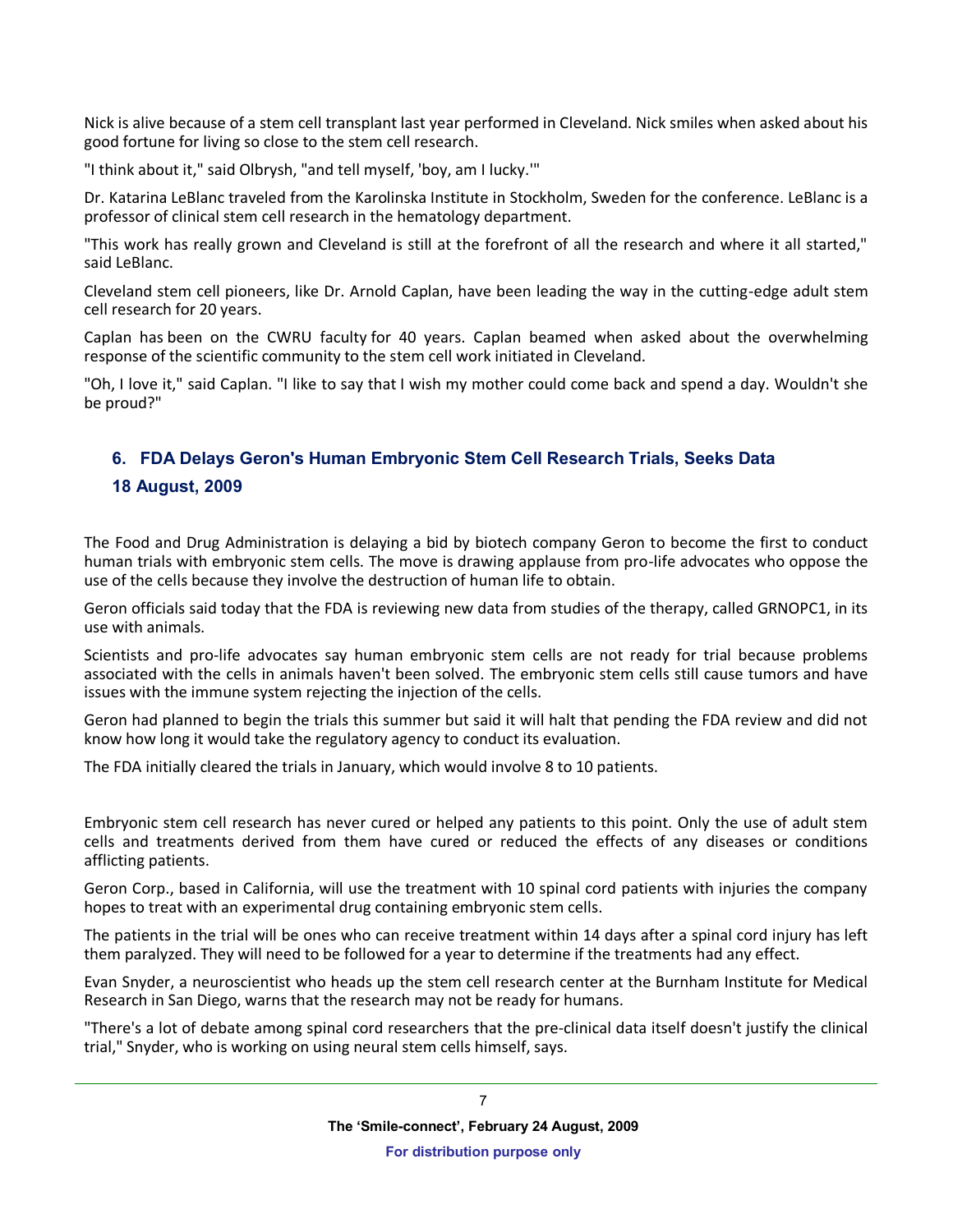Snyder says the mice Geron used to conduct pre-human trial research had more excessive injuries that scientists would normally prefer to see prior to trying the procedure on human patients.

He suggests that Geron should have done experiments involving larger animals before seeking FDA permission to use the controversial embryonic stem cells in humans.

Those concerns existed as early as 2005 and may not have been addressed.

Snyder said then that Geron should do more animal testing first to make sure the tests would be on the same injuries humans have.

"I'm not convinced they have done that yet," Snyder said.

Jerry Silver, a neuroscience professor and stem-cell researcher at Case Western Reserve University in Cleveland, told Knight Ridder back in November 2005 that Geron was moving too fast and needed to do more tests on animals before seeking human patients.

"Frankly, I cannot conceive of a human trial with the use of human embryonic stem cells following immediately from experiments in rodents only," he said then. "Many treatments that work in rodents to alleviate disease fail miserably in humans."

Bioethicst Wesley J. Smith said in January that he's concerned the FDA didn't make Geron offer more proof its experiments were ready for human trials.

"Why wouldn't the FDA require such work as they usually do in approving new drugs? Indeed, when the FDA said no to Geron last year, I expected successful larger animal work would be a necessary precondition to obtaining the FDA's approval," he said.

Smith is worried the decision may have been made for political rather than scientific reasons -- ironic given Obama's complaint that the Bush administration did the same thing.

He said some noted the decision may have been political "coming as it did within days of the change of the presidential guard."

"I wasn't among those, but perhaps I should have been more cynical," he says. "The FDA should be above politics. I hope that it was in this case. Otherwise, if things go wrong, the moral consequences will be on the commissioners' heads."

## <span id="page-7-0"></span>**7. Stem Cell ask regents for help**

### 23 August, 2009

Victorian stem cell scientists from Monash University have modified a human embryonic stem cell (hESC) line to glow red when the stem cells become red blood cells. The modified hESC line, ErythRED, represents a major step forward to the eventual aim of generating mature, fully functional red blood cells from human embryonic stem cells.

The research, conducted by a team led by Professors Andrew Elefanty and Ed Stanley at the Monash Immunology and Stem Cell Laboratories that included scientists at the Murdoch Children's Research Institute, was published in the August 24 issue of the prestigious journal,*Nature Methods*. The work, funded by the Australian Stem Cell Centre (ASCC), will help scientists to track the differentiation of embryonic stem cells into red blood cells.

Whilst hESCs have the potential to turn into any cell type in the body, it remains a scientific challenge to reliably turn these stem cells into specific cell types such as red blood cells. The development of the ErythRED embryonic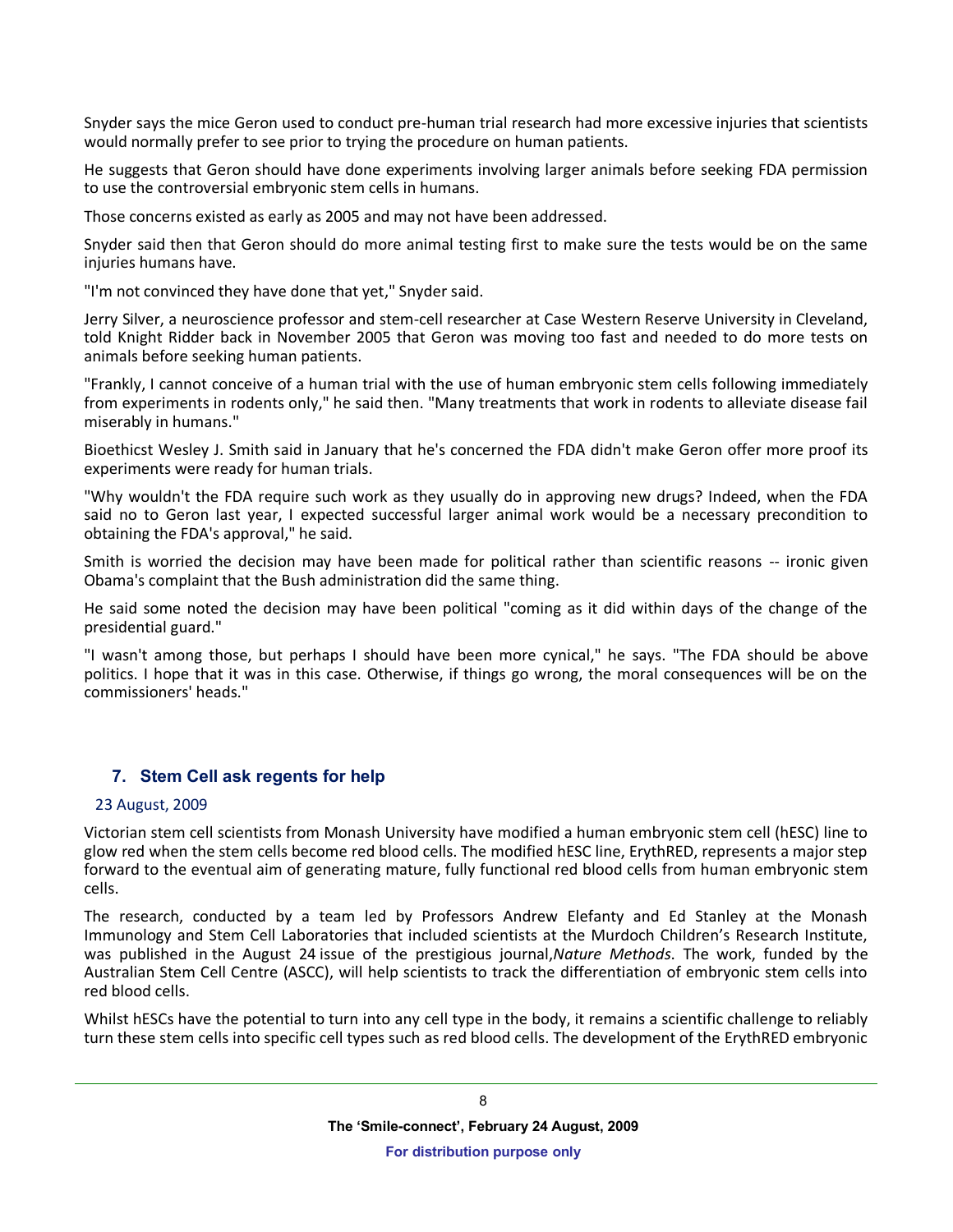stem cell line, which fluoresces red when haemoglobin genes are switched on, is an important development that will help researchers to optimise the conditions that generate these cells.

Professor Joe Sambrook, Scientific Director of the ASCC said that "The elegant work of the Elefanty-Stanley group unlocks the entrance to the long sought and elusive differentiation pathway that leads to expression of adult haemoglobin genes"

"Not only will the ErythRED cell line lead to more efficient creation of red blood cells from human embryonic stem cells, but these cells are a crucial tool for monitoring the behaviour of the cells when transplanted into animal models" said Professor Andrew Elefanty.

The research was supported by the Australian Stem Cell Centre, the Juvenile Diabetes Research Foundation and the National Health and Medical Research Foundation.

## <span id="page-8-0"></span>**8. Stem Cells a Central Topic at GTCbio's 5th Annual Modern Drug Discovery & Development Conference**

#### **19 August, 2009**

TCbio's 5th Annual Modern Drug Discovery & Development Conference (to be held October 14-16, 2009 in San Diego, CA) has an important focus on Stem Cell Discovery & Development. The Stem Cell track is to deliver information regarding cutting-edge developments in all areas of stem cell research.

With the lift of the federal ban on stem cell research, new and exciting research opportunities and funding sources will arise. The 5th Annual Modern Drug Discovery & Development Summit presents its attendants with information regarding cutting-edge developments in all areas of stem cell research including the biology, medicine, applications, regulations, and business of stem cells. Recent developments in pre-clinical and clinical trials of stem cell therapy, regenerative medicine and tissue engineering, cancer stem cells, stem cell reprogramming, FDA and NIH policies regarding funding for stem cell research, and private funding from the pharmaceutical industry will be addressed. M3D is an opportunity for members of the biotech and pharmaceutical professional community to learn about the current state of stem cell research, network with high-level executives, and explore the future of stem cell R&D togeth

### <span id="page-8-1"></span>**9. Web Entrepreneur Promotes the Stem Cell Revolution with New Blog**

#### **19 August, 2009**

Bruce Higgins is the founder of [www.MakeMoreStemCells.com,](http://www.makemorestemcells.com/) but when he was introduced to stem cell enhancement three years ago, he was a skeptic.

"I got a phone call from a friend who thought I might be interested in stem cell enhancement, and he asked me to take a look at the product," said Higgins. "I was apprehensive at first, but after doing some research, I got a better understanding of stem cell enhancement, and decided to try it out."

In late spring of 2006, Higgins was spending twelve and fourteen hours a day crawling around in attics and crawlspaces to install air conditioners.

"The heat was miserable, and I was also suffering from lower back and hip discomfort," said Higgins. "Then I started taking a couple stem cell enhancement capsules a day, and it was like my whole life changed over the course of a week."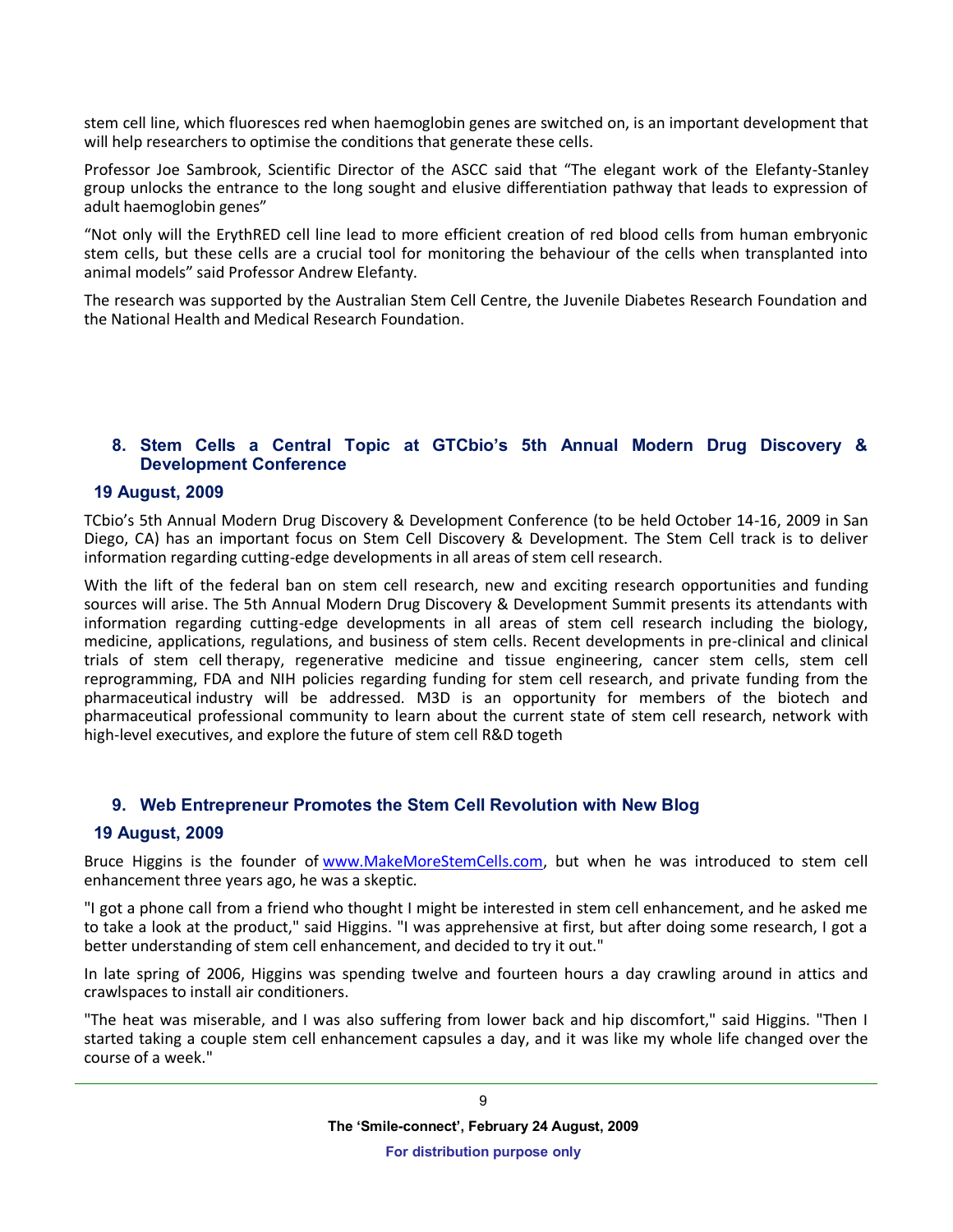Higgins felt immediate relief, with fewer aches and a feeling of liveliness that had been absent from his life for a long time. "I spent the next eight months recommending the stem cell enhancer to friends," said Higgins. "I later wound up retiring from my day job to pursue a career promoting stem cell enhancement."

In order to share his unique experience with others, and promote the product that changed his life for the better, Higgins created www.MakeMoreStemCellsInfo.com.

"Thus far I've been talking with others face to face about stem cell enhancement, but with the blog, I'm hoping to reach out to a larger audience," said Higgins. "I'll be talking about how stem cell enhancement was revealed to researchers, the science behind current stem cell research, and how people can benefit their health and their wallet with stem cell enhancers."

Higgins believes his blog will make a big difference towards promoting his website as he seeks to field questions from others, address concerns and lift the veil on stem cell enhancement.

## **10. Hope for Parkinson's cure stems from cell transplant**

#### <span id="page-9-0"></span>21 August, 2009

A 55-year-old Mulund resident may be the first to be cured of Parkinson's disease if an experiment by a team of doctors from Jaslok Hospital is successful

The doctors claim the disease can be cured by transplanting stem cells into the patient's brain. And they are waiting to see how Bhawarlal Jain, the first human to receive such a transplant, responds to the treatment. If Jain's operation, conducted on August 8, is a success -- which will be known after he spends 18 months in observation--it will be the first known cure in the world for the debilitating disease of the central nervous system.

Already, doctors claim that Jain is showing signs of improvement. Jain had been suffering from advanced symptoms of Parkinson's Disease for six years. The spondyilitis and joints pain began in 2004 and as the disease progressed, his movements became slow, and he had trouble walking and talking. "I managed my business until my speech became so impaired that I had to repeat everything at least four times to be understood,'' said Jain.

He came to Jaslok Hospital in February, when he was told about a new clinical study to evaluate the effect of stem cells on Parkinson's. Ten patients were to be enrolled and Jain chose to be the first volunteer. "When I heard I was going to be the first human to be treated using stem cell transplant, I was excited and scared. I had told my family that I may never return,'' said Jain.

But 10 days after the operation, both he and his family --wife, two sons, their wives and a grand-daughter--are happier. "I was scared initially but now I am happy that we opted for this operation,'' said his wife Sukhi (54). The doctors at Jaslok said they did not have to convince Jain for the transplant at all. "All we did was tell him about the procedure and he volunteered himself,'' said neurologist Pettarusp Wadia, from Jaslok Hospital.

"We chose the stem cells from the marrow of the patient's hip bone as these cells are readily isolated. They can expand in culture and the body can accept them easily. Small quantities of these cells were injected at an interval of every 1mm in his brain,'' said Dr Paresh Doshi, head of the team who performed the eight-hour-long operation.

However other neurosurgeons are sceptical. Dr Milind Sankhe from Hinduja Hospital in Mahim said, "There is no material or evidence present anywhere which suggests a stem cell transplant can cure Parkinson's. Moreover, it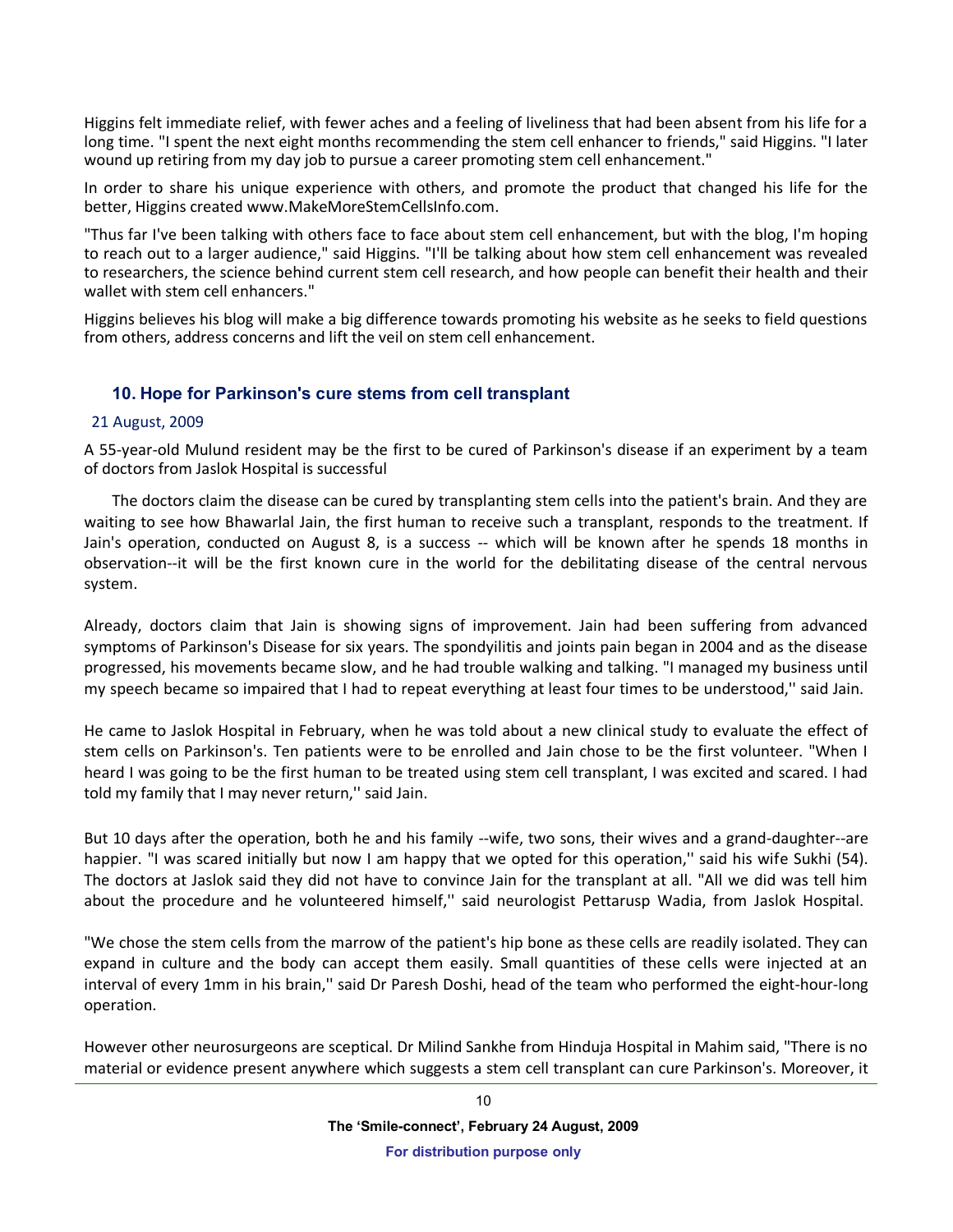will be tough to prove it is the stem cells which are responsible for the improvement in the patient.'' Added Atul Goel, neurosurgeon at KEM hospital, "Stem cell transplantation is a complex procedure. The cells have to be taken from the body, cultured in a lab, inserted in some other part of the body and then they can enter the normal functioning of the body. It can't be done in 10 days. Moreover, there is no scientific proof or literature explaining that Parkinson's can be cured this way.'

## <span id="page-10-0"></span>**11. Nanomagnets Guide Stem Cells To Damaged Tissue 17 August, 2009**

Microscopic magnetic particles have been used to bring stem cells to sites of cardiovascular injury in a new method designed to increase the capacity of cells to repair damaged tissue, UCL scientists have announced.

The cross disciplinary research, published in *The Journal of the American College of Cardiology: Cardiovascular Interventions*, demonstrates a technique where endothelial progenitor cells – a type of stem cell shown to be important in vascular healing processes – have been magnetically tagged with a tiny iron-containing clinical agent, then successfully targeted to a site of arterial injury using a magnet positioned outside the body.

Following magnetic targeting, there was a five-fold increase in cell localisation at a site of vascular injury in rats. The team also demonstrated a six-fold increase in cell capture in an in vitro flow system (where microscopic particles are suspended in a stream of fluid and examined to see how they behave).

Although magnetic fields have been used to guide cellular therapies, this is the first time cells have been targeted using a method directly applicable to clinical practice. The technique uses an FDA (U.S. Food and Drug Administration) approved agent that is already used to monitor cells in humans using MRI (magnetic resonance imaging).

Dr Mark Lythgoe, UCL Centre for Advanced Biomedical Imaging, the senior author on the study, said: "Because the material we used in this method is already FDA approved we could see this technology being applied in human clinical trials within 3-5 years. It's feasible that heart attacks and other vascular injuries could eventually be treated using regular injections of magnetised stem cells. The technology could be adapted to localise cells in other organs and provide a useful tool for the systemic injection of all manner of cell therapies. And it's not just limited to cells – by focusing tagged antibodies or viruses using this method, cancerous tumours could be much more specifically targeted"

Panagiotis Kyrtatos, also from the UCL Centre for Advanced Biomedical Imaging and lead researcher of the study, added: "This research tackles one of the most critical challenges in the biomedical sciences today: ensuring the effective delivery and retention of cellular therapies to specific targets within the body.

"Cell therapies could greatly benefit from nano-magnetic techniques which concentrate cells where they are needed most. The nano-magnets not only assist with the targeting, but with the aid of MRI also allow us to observe how the cells behave once they're injected."

This work was supported by public and charitable funding from the UCL Institute of Child Health (Child Health Research Appeal Trust), The British Heart Foundation, the Alexander S. Onassis Public Benefit Foundation and the Biotechnology and Biological Sciences Research Council (BBSRC).

## <span id="page-10-1"></span>**12. Gene Vital To Brain's Stem Cells Implicated In Deadly Brain Cancer**

 **18 August, 2009**

**For distribution purpose only**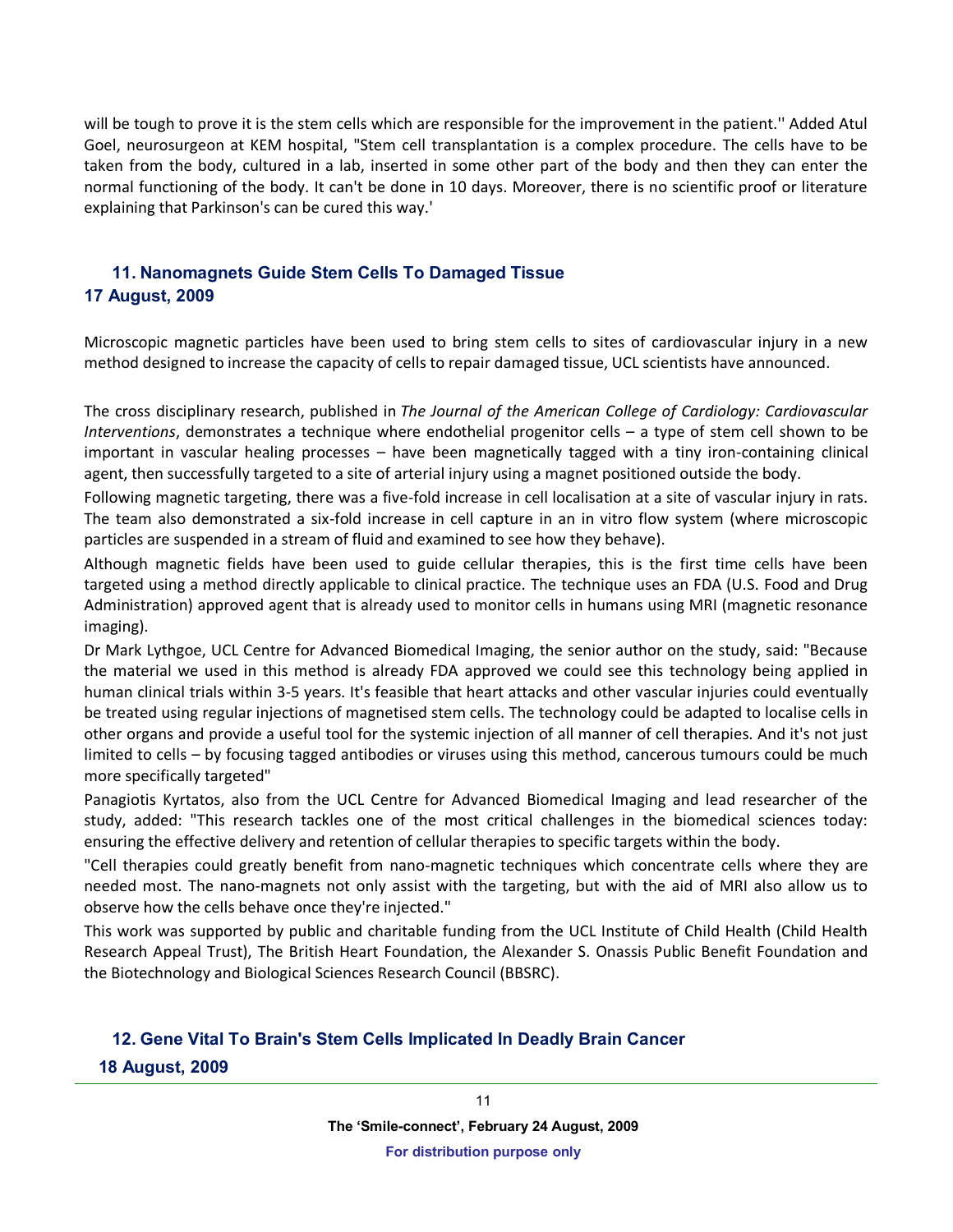Researchers from Columbia University Medical Center's Herbert Irving Comprehensive Cancer Center have identified a protein that activates brain stem cells to make new neurons – but that may be hijacked later in life to cause brain cancer in humans. The protein called Huwe1 normally functions to eliminate other unnecessary proteins and was found to act as a tumor suppressor in brain cancer.

These findings, published in the August 18 issue of *Developmental Cell*, were co-led by Antonio Iavarone, M.D., associate professor of neurology and pathology & cell biology and Anna Lasorella, M.D., assistant professor of pediatrics and pathology & cell biology, both of Columbia's Institute for Cancer Genetics at the Herbert Irving Comprehensive Cancer Center.

"By identifying the normal function of Huwe1, we were able to learn that deregulation of Huwe1 function is involved in tumor development," say Dr. Iavarone.

"This demonstrates that a gene's basic function must be understood before we can learn how it also plays a role in the development of cancer," says Dr. Lasorella.

During normal brain development, neural stem cells grow and divide rapidly before developing into neurons. To successfully change into neurons, they must remove all proteins that keep the cells in an immature, stem cell state. To understand how brain tumors develop, Drs. Iavarone's and Lasorella's teams decided that they needed to understand the development of normal neural stem cells. Their research demonstrated that Huwe1 is responsible for "crowd control" for the mechanism that regulates the stem cell mass in the developing brain – effectively weeding out unnecessary stem cell-specific proteins – and promoting neurogenesis. Without Huwe1, Dr. Lasorella discovered that in mice, too few mature neurons form in the brain, resulting in the brain failing to properly develop.

Because the stem cells and cancer cells share the capacity for rapid proliferation, but cancer cells have lost crowd control, Dr. Iavarone then looked for signs of Huwe1 alterations in human brain tumors. Compared to normal brain tissue, he found that Huwe1 activity in tumors was significantly lower than in normal brain tissue.

"The loss of Huwe1 may be an important factor in the development of brain cancer, suggesting that Huwe1 protein function may be used for new therapeutic targets to fight deadly brain cancer," says Dr. Lasorella.

"Our next step will be to analyze the structural changes in Huwe1, and research ways to restore this gene in brain tumor patients," says Dr. Iavarone. "In mice, giving Huwe1 back blocks the ability of normal stem cells to proliferate and develop tumors. We are hopeful that if we can restore Huwe1 activity in brain tumor cells resulting from Huwe1 deletion, then we can stop the tumor growth."

Considering the relevance of the new findings, the paper has been selected for feature on the cover of this Aug. 18 issue of *Developmental Cell*. The coverage image (available upon request by emailing eas2125@columbia.edu) shows the alterations of neural cells in the mouse brain carrying inactivation of Huwe1 with the superimposed molecular network responsible for those alterations. The network was assembled by the lab of research team member Andrea Califano, Ph.D., a computational biologist at Columbia University Medical Center's Herbert Irving Comprehensive Cancer Center. The Califano lab developed computational algorithms to dissect transcriptional and post-transcriptional interaction that helped the team analyze the data – pinpointing the role of Huwe1. Dr. Califano is professor of biomedical informatics and founding director of Columbia's new Systems Biology Initiative.

Brain tumors are among the most devastating cancers for both children and adults.

According to the American Brain Tumor Association, brain cancer is the leading cause of cancer-related death in patients younger than age 35. Approximately 17,000 people in the United States are diagnosed with brain cancer each year and nearly 13,000 die of the disease. The annual incidence of primary brain cancer in children is about 3 per 100,000.

Brain tumors do not discriminate. Primary brain tumors – those that begin in the brain and tend to stay in the brain – occur in people of all ages, but they are statistically more frequent in children and older adults.